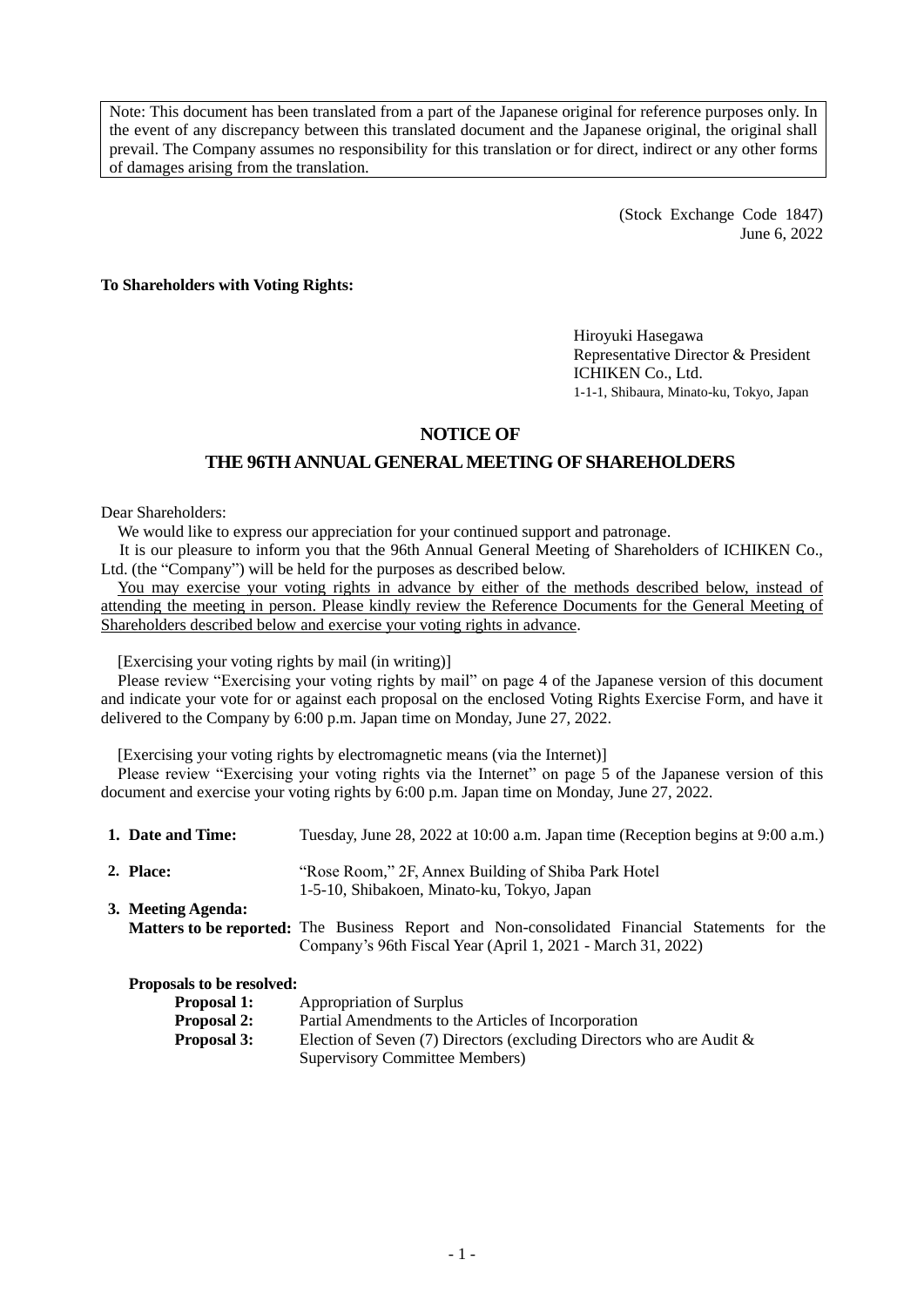### **4. Matters Determined on the Exercise of Voting Rights:**

- (1) If there is no indication of a vote for or against any proposal on the Voting Rights Exercise Form mailed to the Company, it shall be treated as an indication of consent for the proposal.
- (2) If voting rights are exercised both by mail and via the Internet, the vote exercised via the Internet shall be treated as the valid exercise of voting rights.
- (3) If voting rights are exercised multiple times via the Internet, the final vote exercised during the exercise period shall be treated as the valid exercise of voting rights. In addition, if voting rights are exercised in duplicate using a PC or smartphone, etc., the final vote exercised during the exercise period shall be treated as the valid exercise of voting rights.

〰〰〰〰〰〰〰〰〰〰〰〰〰〰〰〰〰〰〰〰〰〰〰〰〰〰〰〰〰〰〰〰〰〰〰〰〰〰〰〰〰〰〰〰〰 <To Shareholders>

- ◎ When attending the meeting, please bring the enclosed Voting Rights Exercise Form and submit it at the reception desk.
- ◎ Of the documents to be attached to this Notice, System and Policy of the Company of the Business Report, Non-consolidated Statements of Changes in Equity and Notes to Non-consolidated Financial Statements are posted on the Company's website (http://www.ichiken.co.jp) in accordance with provisions of laws and regulations as well as Article 18 of the Company's Articles of Incorporation and therefore are not included in the attached document of this Notice. Accordingly, the Non-consolidated Financial Statements included in this Notice are part of the Non-consolidated Financial Statements audited by the Accounting Auditor and the Audit & Supervisory Committee when preparing the respective audit report.
- ◎ Should the Reference Documents for the General Meeting of Shareholders, Business Report, and Non-consolidated Financial Statements require revisions, the details of revisions will be posted on the Company's website (http://www.ichiken.co.jp).

<Request for Countermeasures Against the Novel Coronavirus (COVID-19)>

- ◎ Shareholders who are considering attending the Annual General Meeting of Shareholders are requested to carefully consider the status of the COVID-19 pandemic up to the date of the meeting in deciding whether or not to attend.
- ◎ We request all shareholders to exercise their voting rights in advance either in writing (enclosed Voting Rights Exercise Form) or by electromagnetic means (via the Internet) as much as possible. For the details, please review the pages 4 and 5 of the Japanese version of this document.
- ◎ Shareholders who attend the Annual General Meeting of Shareholders are requested to bring and wear masks, disinfect hands with hand sanitizer and submit to a body temperature check.
- ◎ Please understand in advance that if you have a fever or otherwise appear to be in ill health or if you do not cooperate with these countermeasures, you may be refused entry to the venue.
- ◎ There may be insufficient seating at the Annual General Meeting of Shareholders venue, due to the need to space seats widely, and attendees may be refused entry. We request your understanding in this matter.
- ◎ The Company's officers and Annual General Meeting of Shareholders management staff will confirm their own health before attending, including checking their own temperatures, and wear a face mask while participating.
- ◎ Should any major corrections be made to the management of the Annual General Meeting of Shareholders including the above, such corrections will be announced on the Company's website (http://www.ichiken.co.jp).

Video on Demand Distribution

For shareholders who do not attend the Annual General Meeting of Shareholders in person on the day, we will distribute an on-demand video of a part of the meeting proceedings on the Company's website [\(http://www.ichiken.co.jp\)](http://www.ichiken.co.jp/) at a later date.

The on-demand video is scheduled to be distributed in early July 2022.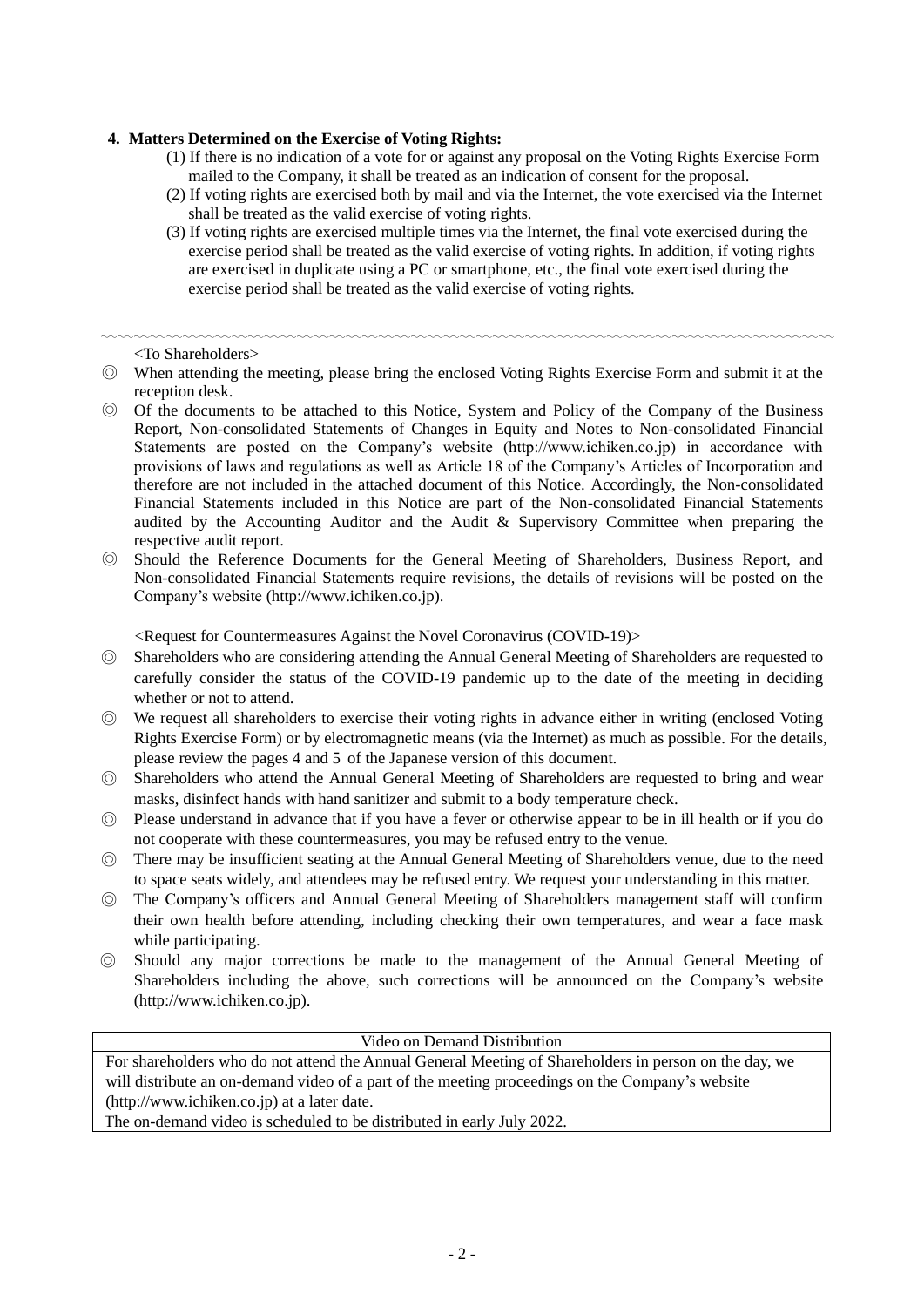# **Reference Documents for the General Meeting of Shareholders**

#### **Proposals and References**

#### **Proposal 1:** Appropriation of Surplus

The Company focuses on enhancing corporate value through business growth and expansion and more stabilized financial position as well as stable distribution of dividends as a direct profit return to shareholders, and as its basic policy on shareholder returns, the Company will decide on profit distribution by considering enhancement of internal reserves in preparation for future growth and expansion.

Specifically, under the medium-term business plan (FY2020-2022), we will target a dividend payout ratio of 20% or more to strike a balance between investments and dividend payouts through proactive investments aimed at establishing the business foundation as well as stable profit returns to shareholders.

The year-end dividend for this fiscal year shall be as follows, based on the above basic policy and business results of the year.

- (1) Type of dividend property Cash
- (2) Items related to the allocation of dividend property to shareholders and its total amount 100 yen per share of common stock of the Company Total amount: 725,774,900 yen
- (3) Effective date for distribution of dividends from surplus: June 29, 2022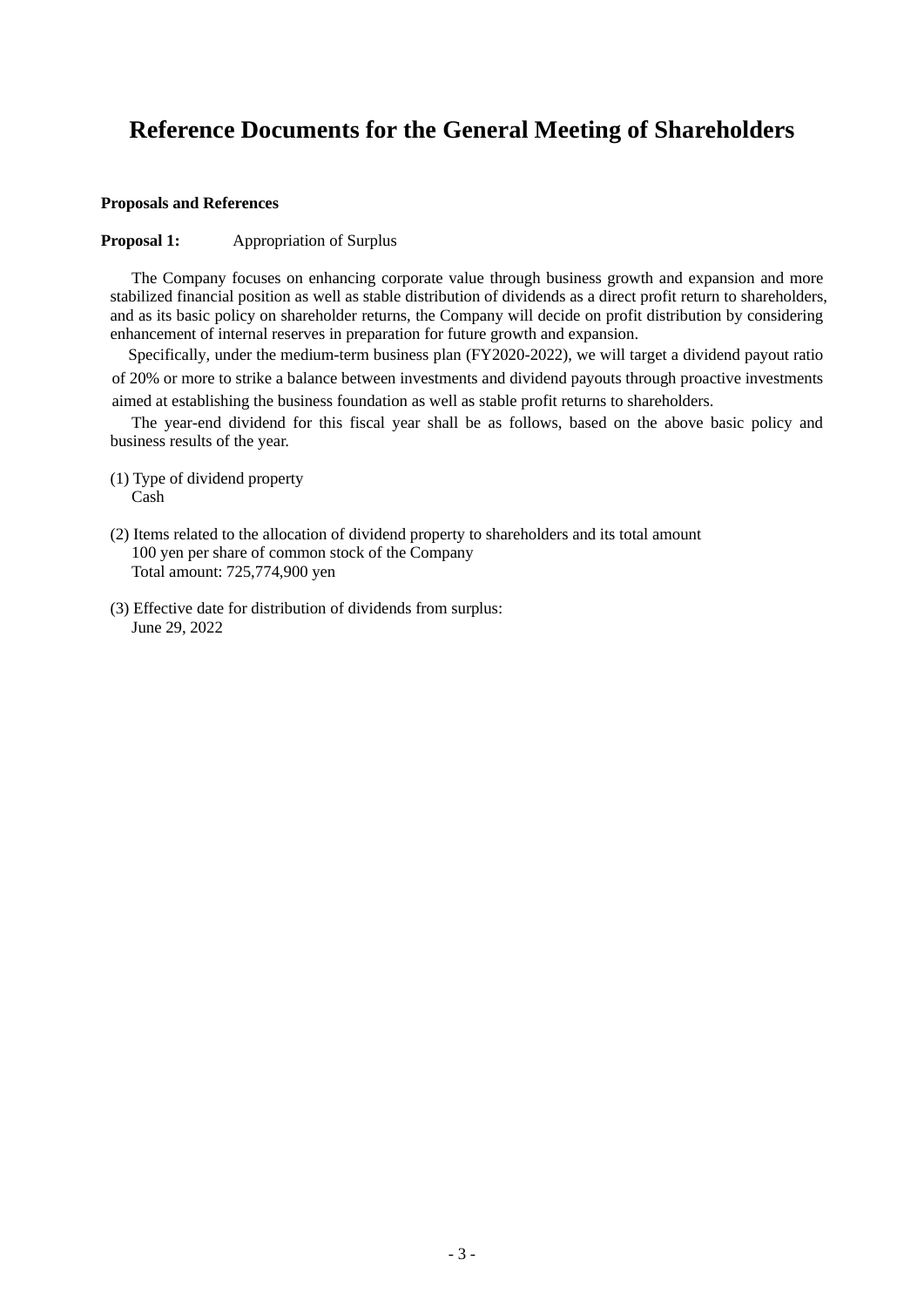### **Proposal 2:** Partial Amendments to the Articles of Incorporation

1. Reason for the amendments

The revised provisions for the system for electronic provision of materials for general meetings of shareholders, which are set forth in the proviso of Article 1 of the Supplementary Provisions of the Act for Partial Amendment of the Companies Act (Act No. 70 of 2019), will be enforced on September 1, 2022. Accordingly, in order to prepare for this system, the Articles of Incorporation of the Company shall be amended as follows.

- (1) New establishment of provisions to provide information contained in the reference documents for the general meeting of shareholders, etc. electronically (The proposed amendment of Article 18, Paragraph 1)
- (2) New establishment of provisions to limit the scope of matters to be included in the paper copy to be sent to shareholders who have requested it (The proposed amendment of Article 18, Paragraph 2)
- (3) Deletion of provisions of Internet Disclosure and Deemed Provision of Reference Documents, etc. for General Meeting of Shareholders (Article 18 of the current Articles of Incorporation)
- (4) New establishment of supplementary provisions related to the effective date, in line with the above establishment and deletion of provisions (The proposed amendment of supplementary provisions Paragraph 3 to Paragraph 5)

(Proposed amendments are underlined.)

| <b>Current Articles of Incorporation</b>                                                                                                                                                                                                                                                                                                                                                                                                                                                                                                                                                            | <b>Proposed Amendments</b>                                                                                                                                                                                                                                                                                                                                                                                                                                                                                                                                          |  |  |  |
|-----------------------------------------------------------------------------------------------------------------------------------------------------------------------------------------------------------------------------------------------------------------------------------------------------------------------------------------------------------------------------------------------------------------------------------------------------------------------------------------------------------------------------------------------------------------------------------------------------|---------------------------------------------------------------------------------------------------------------------------------------------------------------------------------------------------------------------------------------------------------------------------------------------------------------------------------------------------------------------------------------------------------------------------------------------------------------------------------------------------------------------------------------------------------------------|--|--|--|
| Article 1 to Article 17 < Omitted>                                                                                                                                                                                                                                                                                                                                                                                                                                                                                                                                                                  | Article 1 to Article 17 <unchanged></unchanged>                                                                                                                                                                                                                                                                                                                                                                                                                                                                                                                     |  |  |  |
| Article 18. (Internet Disclosure and Deemed<br>Provision of Reference Documents, etc., for General<br>meetings of shareholders)<br>convening<br>When<br>general<br>meetings<br>of<br>shareholders, the Company may be deemed to have<br>provided to shareholders the information for<br>matters to be stated or displayed in reference<br>documents for general meetings of shareholders,<br>financial<br>business<br>reports,<br>statements<br>and<br>consolidated financial statements, by disclosing<br>them through the Internet pursuant to<br>the<br>provisions of Ministry of Justice Order. | <deleted></deleted>                                                                                                                                                                                                                                                                                                                                                                                                                                                                                                                                                 |  |  |  |
| <newly established=""></newly>                                                                                                                                                                                                                                                                                                                                                                                                                                                                                                                                                                      | Article 18. (Measures for Electronic Provision, etc.)<br>1. When convening a general meeting of shareholders,<br>the Company shall provide information contained<br>in the reference documents for the general meeting<br>of shareholders, etc. electronically.<br>2. Among the matters to be provided electronically,<br>the Company may choose not to include all or part<br>of the matters specified in the relevant Ministry of<br>Justice Order in the paper copy to be sent to<br>shareholders who have requested it by the record<br>date for voting rights. |  |  |  |
| Article 19 to Article $43 <$ Omitted>                                                                                                                                                                                                                                                                                                                                                                                                                                                                                                                                                               | Article 19 to Article 43 < Unchanged >                                                                                                                                                                                                                                                                                                                                                                                                                                                                                                                              |  |  |  |

2. Details of the amendments

Details of the amendments are as follows.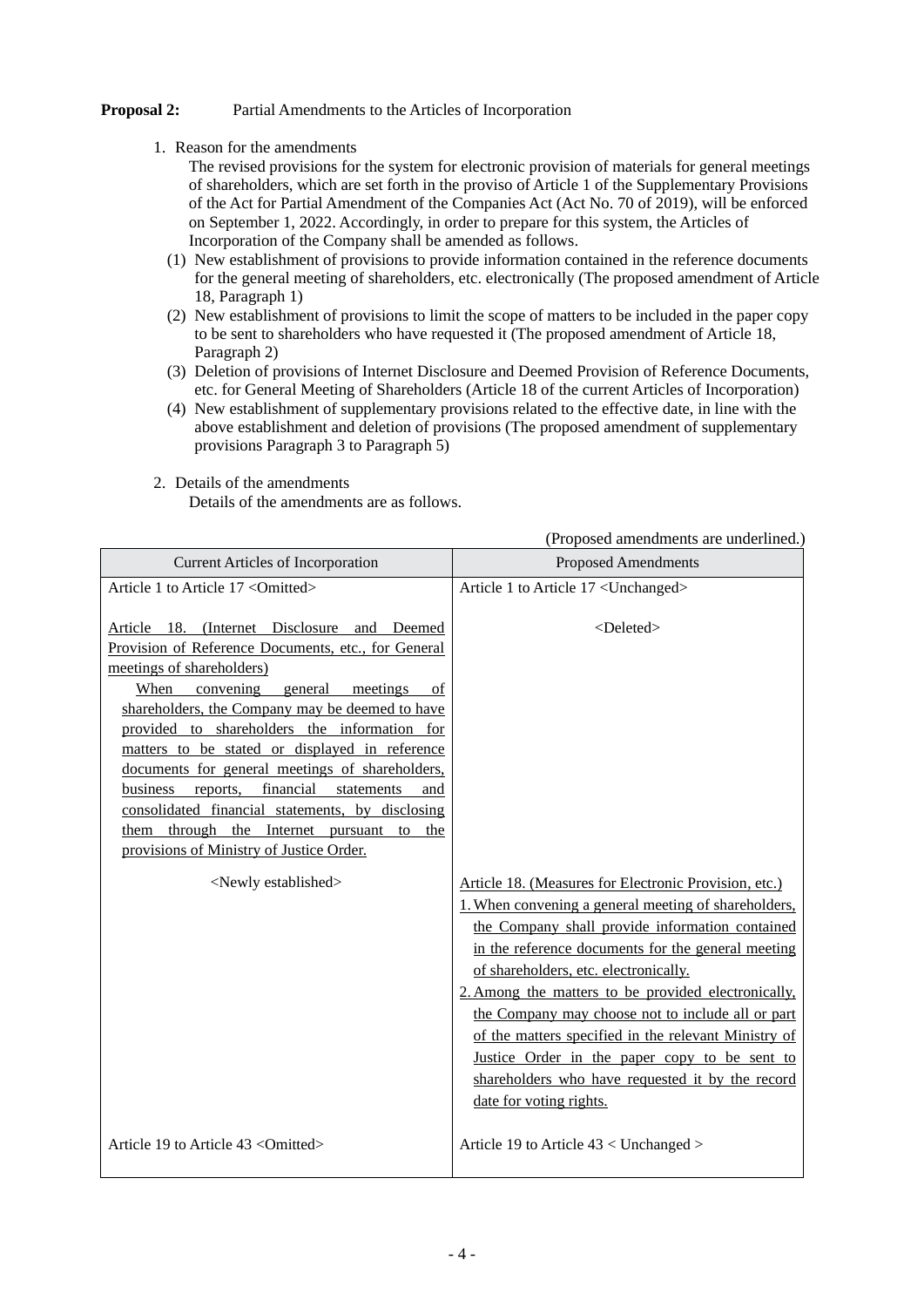| <b>Current Articles of Incorporation</b> | <b>Proposed Amendments</b>                                                                                                                                                                                                                                                                                                                                                                                                                                                                                                                                                                                                                                                                                                                                                                                                                                                                                                                                                                                                                                                                                                                                                                                          |
|------------------------------------------|---------------------------------------------------------------------------------------------------------------------------------------------------------------------------------------------------------------------------------------------------------------------------------------------------------------------------------------------------------------------------------------------------------------------------------------------------------------------------------------------------------------------------------------------------------------------------------------------------------------------------------------------------------------------------------------------------------------------------------------------------------------------------------------------------------------------------------------------------------------------------------------------------------------------------------------------------------------------------------------------------------------------------------------------------------------------------------------------------------------------------------------------------------------------------------------------------------------------|
| <b>Supplementary Provisions</b>          | <b>Supplementary Provisions</b>                                                                                                                                                                                                                                                                                                                                                                                                                                                                                                                                                                                                                                                                                                                                                                                                                                                                                                                                                                                                                                                                                                                                                                                     |
| 1. to 2. $<$ Omitted >                   | 1. to $2. <$ Unchanged $>$                                                                                                                                                                                                                                                                                                                                                                                                                                                                                                                                                                                                                                                                                                                                                                                                                                                                                                                                                                                                                                                                                                                                                                                          |
| <newly established=""></newly>           | 3. The deletion of Article 18 (Internet Disclosure and<br>Deemed Provision of Reference Documents, etc.,<br>for General Meetings of Shareholders) of the<br>pre-revised Articles of Incorporation and the<br>establishment of Article 18 (Measures<br>for<br>Electronic Provision, etc.) of the revised Articles of<br>Incorporation shall take effect as of September 1,<br>2022 that is the effective date of the revised<br>provisions set forth in the proviso of Article 1 of<br>the Supplementary Provisions of the Act for Partial<br>Amendment of the Companies Act (Act No. 70 of<br>2019) (hereinafter referred to as the "Effective<br>Date").<br>4. Notwithstanding the provisions of the preceding<br>paragraph, Article 18 of the pre-revised Articles of<br>Incorporation remains in force with respect to the<br>general meeting of shareholders, the date of which<br>shall be within six (6) months from the Effective<br>Date.<br>5. The provisions of the preceding two paragraphs<br>and this paragraph will be deleted after the date on<br>which six (6) months have elapsed from the<br>Effective Date or the date on which three $(3)$<br>months have elapsed from the date of the general |
|                                          | meeting of shareholders under the preceding<br>paragraph, whichever comes later.                                                                                                                                                                                                                                                                                                                                                                                                                                                                                                                                                                                                                                                                                                                                                                                                                                                                                                                                                                                                                                                                                                                                    |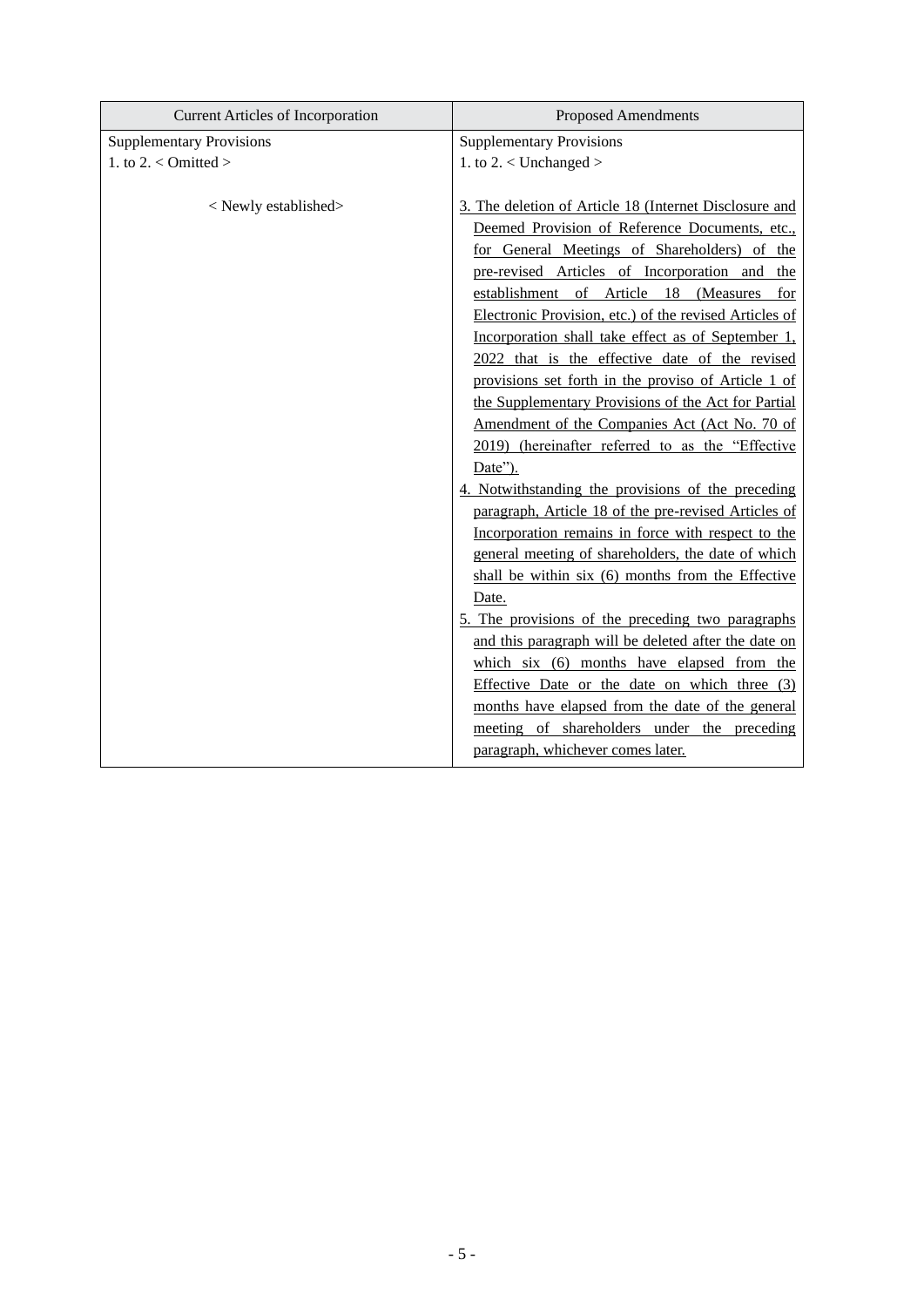### **Proposal 3:** Election of Seven (7) Directors (excluding Directors who are Audit & Supervisory Committee Members)

Director Mr. Susumu Fujita resigned as of March 31, 2022, and the terms of office of six (6) Directors (excluding Directors who are Audit & Supervisory Committee members. The same shall apply hereinafter in this Proposal) will expire at the conclusion of this Annual General Meeting of Shareholders. Accordingly, the Company proposes the election of seven (7) Directors.

The selection of candidates for Directors has been made in accordance with the "Policy on Selection of Candidates for Directors, and Overview of its Procedure" stipulated in page 11 and determined by the Board of Directors based on a report to the effect that such selection has been deemed appropriate from the Nomination & Compensation Committee.

Attendance at the

The candidates for Directors are as follows.

[Reference] List of candidates

| No.            |                                      | Name                  | Date of birth<br>(Age)                           | <b>Current positions</b><br>and responsibilities<br>at the Company                        | Auviniance at the<br>Board of<br><b>Directors</b><br>meetings<br>(Attendance rate) |
|----------------|--------------------------------------|-----------------------|--------------------------------------------------|-------------------------------------------------------------------------------------------|------------------------------------------------------------------------------------|
| $\mathbf{1}$   | Reelection                           | Hiroyuki Hasegawa     | February 4,<br>1960<br>(62 years old)            | Representative<br>Director &<br>President, Executive<br>Officer                           | 16 out of 16<br>meetings<br>$(100\%)$                                              |
| $\overline{2}$ | Reelection                           | Tomoharu<br>Yunokuchi | December 16,<br>1957<br>$(64 \text{ years old})$ | Director and<br>Managing Executive<br>Officer<br><b>Technical Division</b><br>Director    | 16 out of 16<br>meetings<br>$(100\%)$                                              |
| 3              | Reelection                           | Keiji Isono           | May 18, 1961<br>$(61$ years old)                 | Director and<br><b>Managing Executive</b><br>Officer<br><b>Sales Division</b><br>Director | 13 out of 13<br>meetings<br>$(100\%)$                                              |
| 4              | Reelection                           | Mitsuru Kotani        | April 6, 1964<br>(58 years old)                  | Director and<br><b>Operating Officer</b><br>Administration<br><b>Division Director</b>    | 13 out of 13<br>meetings<br>$(100\%)$                                              |
| 5              | Reelection<br>Outside<br>Independent | Hideaki Takeuchi      | May 11, 1959<br>$(63 \text{ years old})$         | <b>Outside Director</b>                                                                   | 16 out of 16<br>meetings<br>$(100\%)$                                              |
| 6              | Reelection<br>Outside<br>Independent | Shunji Ichiji         | July 29, 1963<br>(58 years old)                  | <b>Outside Director</b>                                                                   | 16 out of 16<br>meetings<br>$(100\%)$                                              |
| 7              | New election<br>Outside              | Hirotake Kubota       | April 3, 1971<br>$(51$ years old)                |                                                                                           |                                                                                    |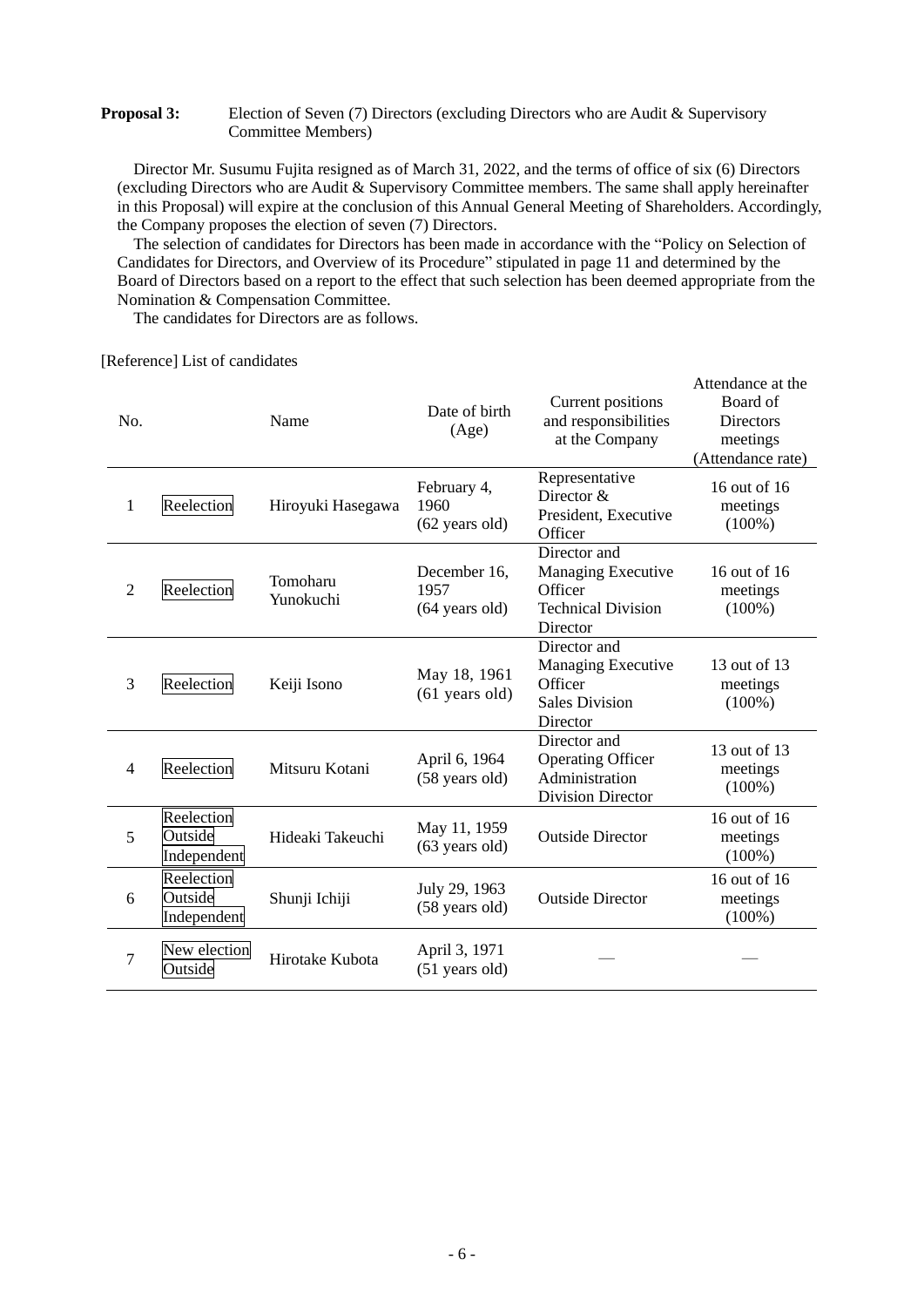|              | Name                                                                                                                                                                                                                                                                                                                                                                                                                                                                                                                                                                                                                                                           |                                                                                                                                                                                                                                                                                                                                                                                                                                                                                                                                                                                                                                                                                                                                                         | Past experience, positions, responsibilities                                                                                                                                                                                                                                                                                                                                                                                                        |               |  |  |
|--------------|----------------------------------------------------------------------------------------------------------------------------------------------------------------------------------------------------------------------------------------------------------------------------------------------------------------------------------------------------------------------------------------------------------------------------------------------------------------------------------------------------------------------------------------------------------------------------------------------------------------------------------------------------------------|---------------------------------------------------------------------------------------------------------------------------------------------------------------------------------------------------------------------------------------------------------------------------------------------------------------------------------------------------------------------------------------------------------------------------------------------------------------------------------------------------------------------------------------------------------------------------------------------------------------------------------------------------------------------------------------------------------------------------------------------------------|-----------------------------------------------------------------------------------------------------------------------------------------------------------------------------------------------------------------------------------------------------------------------------------------------------------------------------------------------------------------------------------------------------------------------------------------------------|---------------|--|--|
| No.          | (Date of birth)                                                                                                                                                                                                                                                                                                                                                                                                                                                                                                                                                                                                                                                | and significant concurrent positions                                                                                                                                                                                                                                                                                                                                                                                                                                                                                                                                                                                                                                                                                                                    |                                                                                                                                                                                                                                                                                                                                                                                                                                                     | shares of the |  |  |
|              |                                                                                                                                                                                                                                                                                                                                                                                                                                                                                                                                                                                                                                                                |                                                                                                                                                                                                                                                                                                                                                                                                                                                                                                                                                                                                                                                                                                                                                         |                                                                                                                                                                                                                                                                                                                                                                                                                                                     | Company held  |  |  |
| $\mathbf{1}$ | Hiroyuki Hasegawa<br>(February 4, 1960)<br>[Reelection]<br>[Attendance at the<br><b>Board of Directors</b><br>meetings]<br>16 out of 16 meetings<br>$(100\%)$                                                                                                                                                                                                                                                                                                                                                                                                                                                                                                  | April 1982<br>Joined the Company<br>June 2001<br>Director, Acting Manager of Kansai Branch Office<br>Director, General Manager of Kansai Headquarters and Kobe<br>June 2002<br>Head Office<br>Managing Director, General Manager of Kansai Headquarters<br>April 2005<br>and Kobe Head Office<br>Director and Managing Executive Officer, Deputy General<br>April 2007<br>Manager of Business Headquarters and General Manager of<br>Kanto Headquarters<br>April 2011<br>Director and Managing Executive Officer, Manager of Tokyo<br><b>Branch Office</b><br>June 2014<br>Director and Senior Executive Officer, Business Promotion<br><b>Division Director</b><br>June 2015<br>Representative Director & President, Executive Officer (to<br>present) |                                                                                                                                                                                                                                                                                                                                                                                                                                                     |               |  |  |
|              | [Reason for nomination as candidate for Director]<br>The candidate has served as a Director of the Company for many years, holding positions including a person responsible<br>for supervising each branch, and has served as Representative Director & President since June 2015. He has a wide range<br>of knowledge and experience in overall business operations of the Company as well as deep insight and track records in<br>business management and therefore, the Company nominated him as a candidate for Director because we believe that he is<br>qualified to decide important business execution and supervise execution of duties of Directors. |                                                                                                                                                                                                                                                                                                                                                                                                                                                                                                                                                                                                                                                                                                                                                         |                                                                                                                                                                                                                                                                                                                                                                                                                                                     |               |  |  |
| 2            | Tomoharu<br>Yunokuchi<br>(December 16, 1957)<br>[Reelection]<br>[Attendance at the<br><b>Board of Directors</b><br>meetings]<br>16 out of 16 meetings                                                                                                                                                                                                                                                                                                                                                                                                                                                                                                          | <b>July 2003</b><br>January 2006<br>April 2008<br>June 2013<br>April 2016<br>April 2019<br>June 2019<br>June 2021                                                                                                                                                                                                                                                                                                                                                                                                                                                                                                                                                                                                                                       | Joined the Company<br>Manager of Fukuoka Branch Office<br>Operating Officer, Manager of Fukuoka Branch Office<br>Managing Executive Officer, Manager of Fukuoka Branch<br>Office<br>Managing Executive Officer, Manager of Kansai Branch Office<br>Managing Executive Officer, Acting Sales Division Director<br>Director and Managing Executive Officer, Sales Division<br>Director<br>Director and Managing Executive Officer, Technical Division | 2,000         |  |  |
|              | $(100\%)$<br>Director (to present)<br>[Reason for nomination as candidate for Director]<br>The candidate has served as Manager of Fukuoka Branch Office and other positions in the Company since January 2006.<br>He has abundant knowledge and experience in overall branch operations and deep insight about both sales strategies and<br>construction technologies and therefore, the Company nominated him as a candidate for Director because we believe that<br>he is qualified to decide important business execution and supervise execution of duties of Directors.                                                                                   |                                                                                                                                                                                                                                                                                                                                                                                                                                                                                                                                                                                                                                                                                                                                                         |                                                                                                                                                                                                                                                                                                                                                                                                                                                     |               |  |  |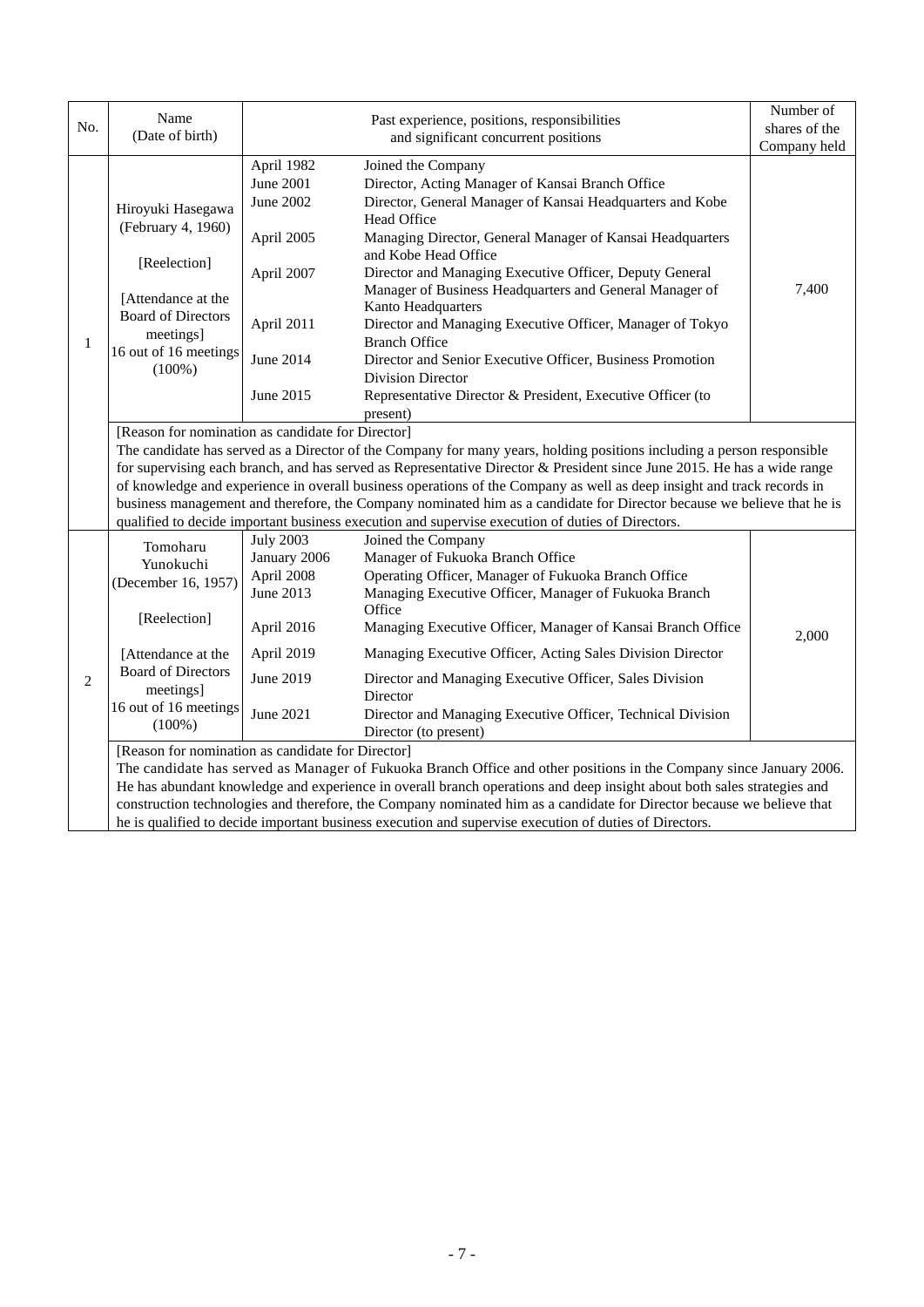|                | Name                                                                                                                                                                                                                                                                                                                                                                                                                                                                                                                                                  | Past experience, positions, responsibilities<br>and significant concurrent positions                                                      |                                                                                                                                                                                                                                                                                                                                                                                                                                                                                                                                                                                                                                                                                            | Number of     |  |  |
|----------------|-------------------------------------------------------------------------------------------------------------------------------------------------------------------------------------------------------------------------------------------------------------------------------------------------------------------------------------------------------------------------------------------------------------------------------------------------------------------------------------------------------------------------------------------------------|-------------------------------------------------------------------------------------------------------------------------------------------|--------------------------------------------------------------------------------------------------------------------------------------------------------------------------------------------------------------------------------------------------------------------------------------------------------------------------------------------------------------------------------------------------------------------------------------------------------------------------------------------------------------------------------------------------------------------------------------------------------------------------------------------------------------------------------------------|---------------|--|--|
| No.            | (Date of birth)                                                                                                                                                                                                                                                                                                                                                                                                                                                                                                                                       |                                                                                                                                           |                                                                                                                                                                                                                                                                                                                                                                                                                                                                                                                                                                                                                                                                                            | shares of the |  |  |
|                |                                                                                                                                                                                                                                                                                                                                                                                                                                                                                                                                                       |                                                                                                                                           | Company held                                                                                                                                                                                                                                                                                                                                                                                                                                                                                                                                                                                                                                                                               |               |  |  |
| 3              | Keiji Isono<br>(May 18, 1961)<br>[Reelection]<br>[Attendance at the<br><b>Board of Directors</b><br>meetings]<br>13 out of 13 meetings<br>$(100\%)$                                                                                                                                                                                                                                                                                                                                                                                                   | March 1989<br>September 1991<br>April 2005<br>April 2013<br>June 2013<br>April 2016<br>April 2019<br>June 2019<br>April 2021<br>June 2021 | Joined Daiei Housing Co., Ltd.<br>Joined the Company<br>General Manager of Sales Department II of Tokyo Branch<br>Deputy Manager of Tokyo Branch Office<br>Operating Officer, Deputy Manager of Tokyo Branch Office<br>Operating Officer, Manager of Fukuoka Branch Office<br>Operating Officer, Manager of Kansai Branch Office<br>Managing Executive Officer, Manager of Kansai Branch Office<br>Managing Executive Officer, Acting Sales Division Director<br>Director and Managing Executive Officer, Sales Division                                                                                                                                                                   | 3,500         |  |  |
|                |                                                                                                                                                                                                                                                                                                                                                                                                                                                                                                                                                       |                                                                                                                                           | Director (to present)                                                                                                                                                                                                                                                                                                                                                                                                                                                                                                                                                                                                                                                                      |               |  |  |
|                | [Reason for nomination as candidate for Director]<br>The candidate has engaged in branch operations of the Company for many years, holding positions including Manager of<br>Fukuoka Branch Office. He has abundant knowledge, experience and track records in overall branch operations and<br>particularly, deep insight about sales strategies. Therefore, the Company nominated him as a candidate for Director because<br>we believe that he is qualified to decide important business execution and supervise execution of duties of Directors. |                                                                                                                                           |                                                                                                                                                                                                                                                                                                                                                                                                                                                                                                                                                                                                                                                                                            |               |  |  |
| $\overline{4}$ | Mitsuru Kotani<br>(April 6, 1964)<br>[Reelection]<br>[Attendance at the<br><b>Board of Directors</b><br>meetings]<br>13 out of 13 meetings<br>$(100\%)$                                                                                                                                                                                                                                                                                                                                                                                               | April 1988<br>April 2007<br>April 2008<br>April 2011<br>October 2013<br>June 2015<br>April 2017<br>June 2019<br>June 2021                 | Joined the Company<br>General Manager of Administration Department of Business<br>Headquarters (stationed in Tokyo)<br>General Manager of Administration Department of Business<br>Headquarters<br>General Manager of Administration Department of Tokyo<br><b>Branch</b><br>General Manager of Construction Accounting Support<br>Department of Administration Division<br>General Manager of Sales Division, General Manager of<br><b>Construction Accounting Support Department</b><br><b>Administration Division Deputy Director</b><br>Operating Officer, Administration Division Deputy Director<br>Director and Operating Officer, Administration Division<br>Director (to present) | 1,900         |  |  |
|                | [Reason for nomination as candidate for Director]<br>The candidate has served as a general manager of the administration division for many years since joining the Company.<br>He has abundant knowledge, experience and track records in finance and accounting as well as deep insight about the<br>overall administration division. Therefore, the Company nominated him as a candidate for Director because we believe that<br>he is qualified to decide important business execution and supervise execution of duties of Directors.             |                                                                                                                                           |                                                                                                                                                                                                                                                                                                                                                                                                                                                                                                                                                                                                                                                                                            |               |  |  |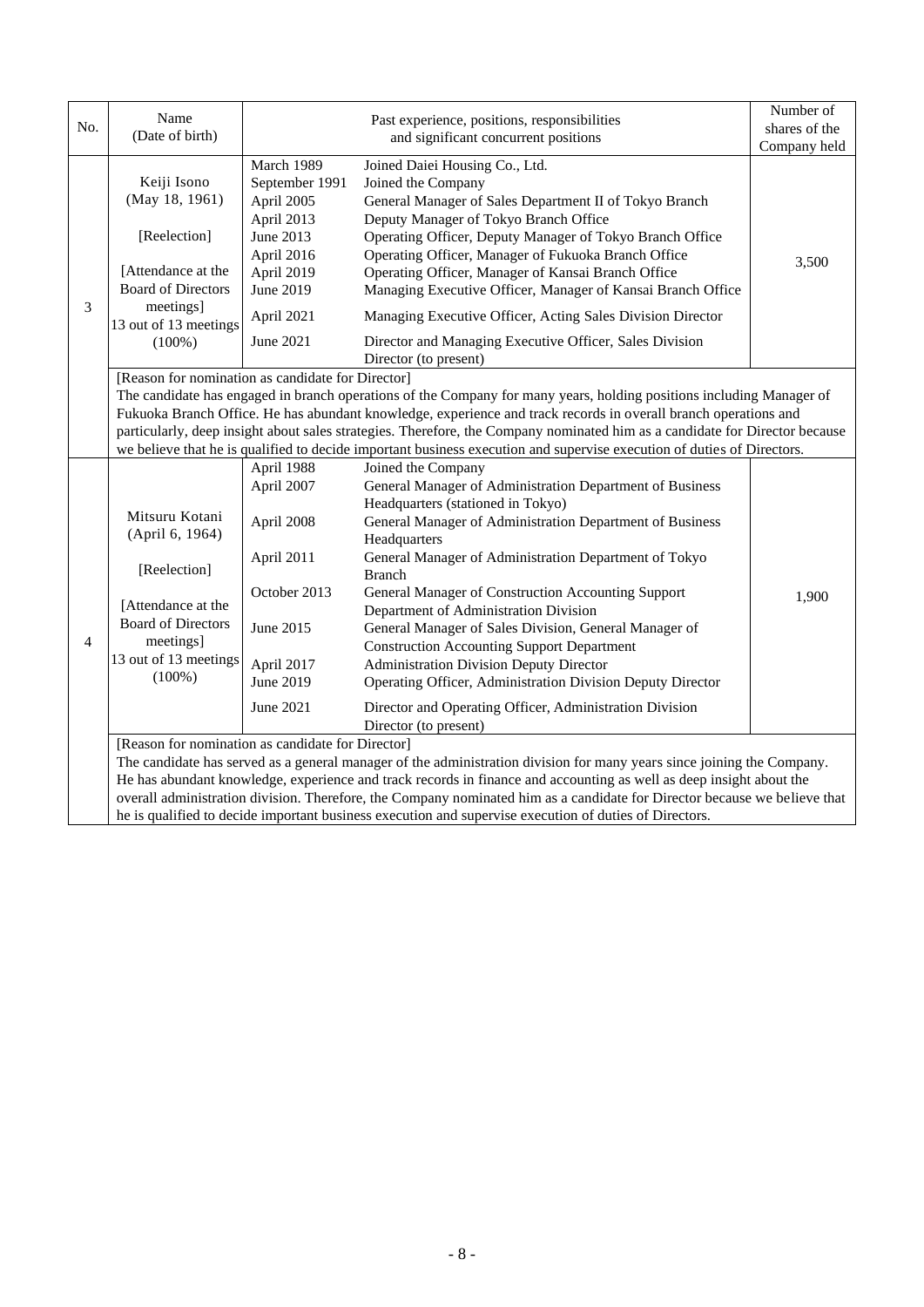|     | Name                                                                                                                        |                                       | Past experience, positions, responsibilities                                                                                                                                                                              | Number of    |  |  |
|-----|-----------------------------------------------------------------------------------------------------------------------------|---------------------------------------|---------------------------------------------------------------------------------------------------------------------------------------------------------------------------------------------------------------------------|--------------|--|--|
| No. | (Date of birth)                                                                                                             |                                       | shares of the                                                                                                                                                                                                             |              |  |  |
|     |                                                                                                                             | and significant concurrent positions  |                                                                                                                                                                                                                           | Company held |  |  |
|     | Hideaki Takeuchi                                                                                                            | April 1984                            | Joined JGC CORPORATION                                                                                                                                                                                                    |              |  |  |
|     | (May 11, 1959)                                                                                                              | April 1994                            | Registered at TOKYO BAR ASSOCIATION                                                                                                                                                                                       |              |  |  |
|     |                                                                                                                             |                                       | Joined Tadashi Shimizu Law Office                                                                                                                                                                                         |              |  |  |
|     | [Reelection]                                                                                                                | October 2001                          | Established Matsui and Takeuchi Law Office                                                                                                                                                                                |              |  |  |
|     | [Outside]                                                                                                                   |                                       | Partner, Matsui and Takeuchi Law Office                                                                                                                                                                                   |              |  |  |
|     | [Independent]                                                                                                               | August 2005                           | Established Takeuchi Law Office                                                                                                                                                                                           |              |  |  |
|     |                                                                                                                             |                                       | Chief Attorney, Takeuchi Law Office (to present)                                                                                                                                                                          |              |  |  |
|     | [Attendance at the                                                                                                          | September 2012                        | Outside Audit & Supervisory Board Member, MEDIUS                                                                                                                                                                          |              |  |  |
|     | <b>Board of Directors</b>                                                                                                   |                                       | HOLDINGS Co., Ltd. (to present)                                                                                                                                                                                           |              |  |  |
|     | meetings]                                                                                                                   | June 2015                             | Outside Director, the Company (to present)                                                                                                                                                                                |              |  |  |
| 5   | 16 out of 16 meetings                                                                                                       | August 2020                           | Outside Audit & Supervisory Board Member, Zeal                                                                                                                                                                            |              |  |  |
|     | $(100\%)$                                                                                                                   |                                       | Communications Inc. (to present)                                                                                                                                                                                          |              |  |  |
|     |                                                                                                                             | [Significant concurrent positions]    |                                                                                                                                                                                                                           |              |  |  |
|     | [Years of service]                                                                                                          |                                       | Chief Attorney, Takeuchi Law Office                                                                                                                                                                                       |              |  |  |
|     | 7 years                                                                                                                     |                                       | Outside Audit & Supervisory Board Member, MEDIUS HOLDINGS Co., Ltd.                                                                                                                                                       |              |  |  |
|     |                                                                                                                             |                                       | Outside Audit & Supervisory Board Member, Zeal Communications Inc.                                                                                                                                                        |              |  |  |
|     |                                                                                                                             |                                       | [Reason for nomination as candidate for Outside Director and expected roles]                                                                                                                                              |              |  |  |
|     |                                                                                                                             |                                       | The Company nominated him as a candidate for Outside Director to reflect his abundant experience and deep insight as                                                                                                      |              |  |  |
|     |                                                                                                                             |                                       | a legal professional in the Company's management, though he has not been involved in corporate management<br>other than as an outside officer. After his election, the Company expects him to contribute to enhancing the |              |  |  |
|     |                                                                                                                             |                                       | decision-making function of the Board of Directors by providing advice and expressing opinions mainly from a legal                                                                                                        |              |  |  |
|     | standpoint leveraging his knowledge as a legal professional.                                                                |                                       |                                                                                                                                                                                                                           |              |  |  |
|     |                                                                                                                             | February 1988                         | Joined Tokyu Land Area Service Co. (current Tokyu Livable,                                                                                                                                                                |              |  |  |
|     |                                                                                                                             |                                       | Inc.)                                                                                                                                                                                                                     |              |  |  |
|     | Shunji Ichiji<br>(July 29, 1963)                                                                                            | February 1989                         | Joined Taketsu Estate Co., Ltd.                                                                                                                                                                                           |              |  |  |
|     |                                                                                                                             | October 1993                          | Founded Will Real Estate Sales (current Will Co., Ltd.)                                                                                                                                                                   |              |  |  |
|     |                                                                                                                             | November 1993                         | Director, Asahi House Co., Ltd.                                                                                                                                                                                           |              |  |  |
|     | [Reelection]                                                                                                                | June 1995                             | Established Will Real Estate Sales Co., Ltd. (current Will Co.,                                                                                                                                                           |              |  |  |
|     | [Outside]                                                                                                                   |                                       | Ltd.                                                                                                                                                                                                                      |              |  |  |
|     | [Independent]                                                                                                               |                                       | President and Representative Director, Will Real Estate Sales                                                                                                                                                             |              |  |  |
|     |                                                                                                                             |                                       | Co., Ltd.                                                                                                                                                                                                                 |              |  |  |
|     | [Attendance at the<br><b>Board of Directors</b>                                                                             | January 2008                          | Director, Reno West Co., Ltd. (to present)                                                                                                                                                                                |              |  |  |
|     | meetings]                                                                                                                   | January 2008                          | Director, Will Financial Communications Co., Ltd.                                                                                                                                                                         |              |  |  |
|     | 16 out of 16 meetings                                                                                                       | March 2011                            | Representative Director, Will Kukan Design Co., Ltd.                                                                                                                                                                      |              |  |  |
| 6   | $(100\%)$                                                                                                                   | November 2013                         | Director, You Co., Ltd.                                                                                                                                                                                                   |              |  |  |
|     |                                                                                                                             | April 2014                            | Chairman and Director, Will Co., Ltd. (to present)                                                                                                                                                                        |              |  |  |
|     | [Years of service]                                                                                                          | <b>July 2014</b>                      | Director, WILL STUDIO Co., Ltd.                                                                                                                                                                                           |              |  |  |
|     | 5 years                                                                                                                     | June 2017                             | Outside Director, the Company (to present)                                                                                                                                                                                |              |  |  |
|     |                                                                                                                             | [Significant concurrent positions]    |                                                                                                                                                                                                                           |              |  |  |
|     |                                                                                                                             | Chairman and Director, Will Co., Ltd. |                                                                                                                                                                                                                           |              |  |  |
|     | [Reason for nomination as candidate for Outside Director and expected roles]                                                |                                       |                                                                                                                                                                                                                           |              |  |  |
|     |                                                                                                                             |                                       | The Company nominated him as a candidate for Outside Director to reflect his experience in corporate management                                                                                                           |              |  |  |
|     | at other companies as well as many years of experience and deep insight in practical business related to real estate in the |                                       |                                                                                                                                                                                                                           |              |  |  |
|     | Company's management. After his election, the Company expects him to contribute to enhancing the                            |                                       |                                                                                                                                                                                                                           |              |  |  |
|     | decision-making function of the Board of Directors by providing advice and expressing opinions on planning of               |                                       |                                                                                                                                                                                                                           |              |  |  |
|     | business strategies, etc. mainly from a managerial viewpoint, leveraging his professional knowledge as a person             |                                       |                                                                                                                                                                                                                           |              |  |  |
|     | with experience of corporate management.                                                                                    |                                       |                                                                                                                                                                                                                           |              |  |  |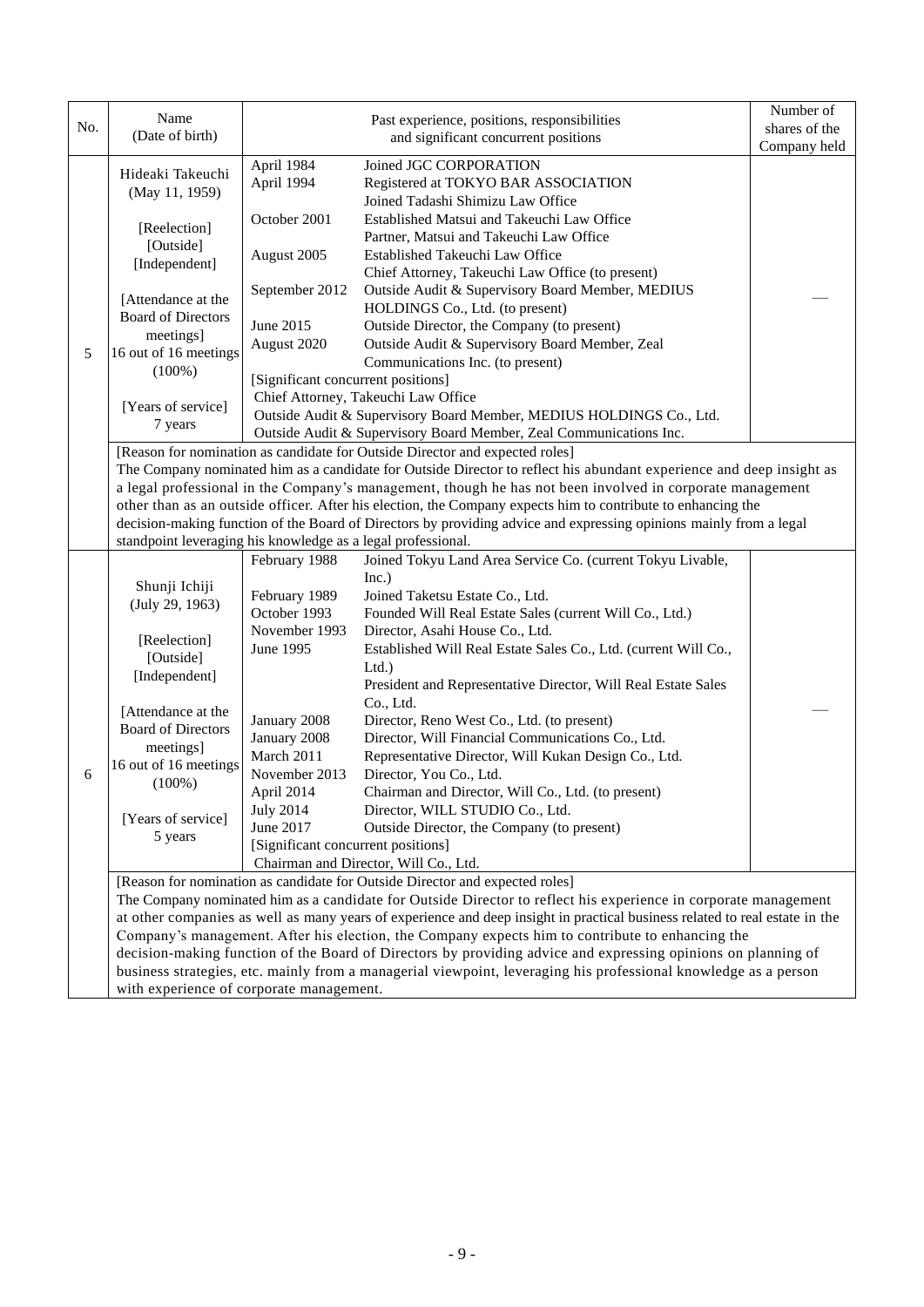|     | Name                                                                                                                                                                                                                                                                                                                                         | Past experience, positions, responsibilities<br>and significant concurrent positions |                                                                       | Number of     |  |  |  |  |
|-----|----------------------------------------------------------------------------------------------------------------------------------------------------------------------------------------------------------------------------------------------------------------------------------------------------------------------------------------------|--------------------------------------------------------------------------------------|-----------------------------------------------------------------------|---------------|--|--|--|--|
| No. | (Date of birth)                                                                                                                                                                                                                                                                                                                              |                                                                                      |                                                                       | shares of the |  |  |  |  |
|     |                                                                                                                                                                                                                                                                                                                                              |                                                                                      |                                                                       | Company held  |  |  |  |  |
|     |                                                                                                                                                                                                                                                                                                                                              | May 2008                                                                             | Joined MARUHAN Corporation                                            |               |  |  |  |  |
|     |                                                                                                                                                                                                                                                                                                                                              |                                                                                      | Construction Section, Construction Division                           |               |  |  |  |  |
|     | Hirotake Kubota                                                                                                                                                                                                                                                                                                                              | <b>July 2017</b>                                                                     | West Japan Development Section, Development Division,                 |               |  |  |  |  |
|     | (April 3, 1971)                                                                                                                                                                                                                                                                                                                              |                                                                                      | <b>Development Headquarters</b>                                       |               |  |  |  |  |
|     |                                                                                                                                                                                                                                                                                                                                              | April 2021                                                                           | General Manager, Construction Purchasing Division, West Japan         |               |  |  |  |  |
|     | [New election]                                                                                                                                                                                                                                                                                                                               |                                                                                      | Company Development Headquarters (to present)                         |               |  |  |  |  |
|     | [Outside]                                                                                                                                                                                                                                                                                                                                    |                                                                                      | [Significant concurrent positions]                                    |               |  |  |  |  |
| 7   |                                                                                                                                                                                                                                                                                                                                              |                                                                                      | General Manager, Construction Purchasing Division, West Japan Company |               |  |  |  |  |
|     |                                                                                                                                                                                                                                                                                                                                              |                                                                                      | Development Headquarters, MARUHAN Corporation                         |               |  |  |  |  |
|     | [Reason for nomination as candidate for Outside Director and expected roles]                                                                                                                                                                                                                                                                 |                                                                                      |                                                                       |               |  |  |  |  |
|     | The Company nominated him as a candidate for Outside Director to reflect his abundant knowledge and experience he                                                                                                                                                                                                                            |                                                                                      |                                                                       |               |  |  |  |  |
|     | gained through many years of engagement in development of commercial stores in the Company's management, though                                                                                                                                                                                                                              |                                                                                      |                                                                       |               |  |  |  |  |
|     | he has not been involved in corporate management. After his election, the Company expects him to contribute to                                                                                                                                                                                                                               |                                                                                      |                                                                       |               |  |  |  |  |
|     | enhancing the decision making function of the Board of Directors by providing advice and expressing opinions on                                                                                                                                                                                                                              |                                                                                      |                                                                       |               |  |  |  |  |
|     | planning of business strategies, etc. mainly from a professional viewpoint on the construction business of                                                                                                                                                                                                                                   |                                                                                      |                                                                       |               |  |  |  |  |
|     | commercial facilities.                                                                                                                                                                                                                                                                                                                       |                                                                                      |                                                                       |               |  |  |  |  |
|     | $(N_{i+1}, N_{i+1}, N_{i+1}, N_{i+1}, N_{i+1}, N_{i+1}, N_{i+1}, N_{i+1}, N_{i+1}, N_{i+1}, N_{i+1}, N_{i+1}, N_{i+1}, N_{i+1}, N_{i+1}, N_{i+1}, N_{i+1}, N_{i+1}, N_{i+1}, N_{i+1}, N_{i+1}, N_{i+1}, N_{i+1}, N_{i+1}, N_{i+1}, N_{i+1}, N_{i+1}, N_{i+1}, N_{i+1}, N_{i+1}, N_{i+1}, N_{i+1}, N_{i+1}, N_{i+1}, N_{i+1}, N_{i+1}, N_{i+$ |                                                                                      |                                                                       |               |  |  |  |  |

(Notes) 1. There are no special interests between each candidate for Director and the Company.

2. Messrs. Hideaki Takeuchi, Shunji Ichiji and Hirotake Kubota are candidates for Outside Directors.

3. The Company has entered into an agreement with Messrs. Hideaki Takeuchi and Shunji Ichiji in accordance with provisions of Article 427, Paragraph 1 of the Companies Act to limit their liability for damages as stipulated in Article 423, Paragraph 1 of the Companies Act to three (3) million yen or the amount stipulated in Article 425, Paragraph 1 of the Companies Act, whichever is higher. In the event that each candidate is reelected as Outside Director, and in the event that Mr. Hirotake Kubota is newly elected as Outside Director, the Company will enter into an agreement with the same contents as the said agreement with each candidate.

4. The Company has designated Messrs. Hideaki Takeuchi and Shunji Ichiji who meet the Independence Criteria for Outside Officers stipulated by the Company (see page 13) as independent officers and filed notifications with Tokyo Stock Exchange, Inc. In the event that both candidates are reelected as Outside Directors, the Company will continue to designate them as independent officers.

5. The Company has entered into a directors and officers liability insurance (D&O Insurance) contract with an insurance company to insure all Directors and Operating Officers. The insurance covers any damages and litigation expenses, etc. that may arise from the insured parties being liable for the performance of their duties or being subject to a claim for the pursuit of such liability. However, the above insurance contract does not cover claims for damages caused by intent or gross negligence of the insured parties. The insurance premiums are fully borne by the Company. If the candidates are appointed as Directors, they will be insured under the insurance contract, which is to be renewed with the same contents during their terms of office.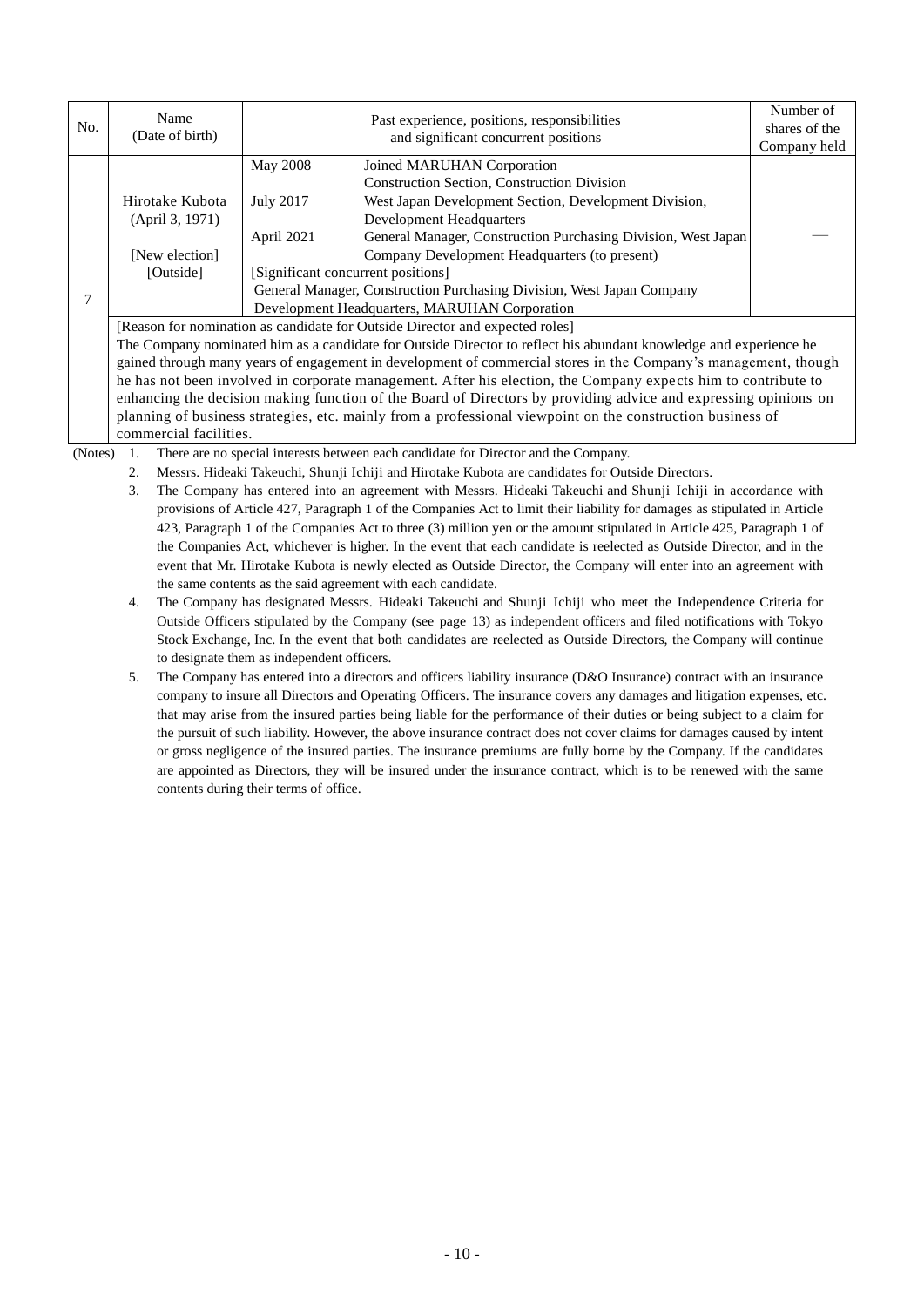## Reference

1. Policy on Selection of Candidates for Directors, and Overview of its Procedure

The Company has established a Nomination & Compensation Committee as an advisory body to the Board of Directors, for the purpose of further enhancing the corporate governance structure, by strengthening the fairness, transparency and objectivity of the procedures concerning the nomination and compensation of Directors and Operating Officers.

The Nomination & Compensation Committee is composed of at least three (3) members, of which no less than half are Outside Directors who satisfy the Independence Criteria for Outside Officers stipulated by the Company, shown below.

When selecting candidates for the position of Director (including Directors who are Audit & Supervisory Committee Members), the Nomination & Compensation Committee engages in deliberation based on the following matters, before reporting back to the Board of Directors.

- (1) The Company shall have no more than nine (9) Directors (excluding Audit & Supervisory Committee Members), and no more than four (4) Directors (Audit & Supervisory Committee Members). In order to ensure the transparency and fairness of the decision-making process of the Board of Directors, in principle, at least three (3) of Directors (excluding Audit & Supervisory Committee Members) shall be Outside Directors, and a majority of Directors (Audit & Supervisory Committee Members) shall be Outside Directors.
- (2) At least two (2) of Outside Directors (excluding Audit & Supervisory Committee Members), and at least two (2) of Outside Directors (Audit & Supervisory Committee Members) shall be independent officers with no risk of causing a conflict of interest with general shareholders. Not less than one-third of the total number of members of the Board of Directors shall be independent Outside Directors.
- (3) The Company shall select candidates for Directors by taking into account the following items in order to ensure a good balance and diversity of knowledge, experience and capabilities of the Board of Directors as a whole, in light of the Skills Matrix shown on the next page, which is a list of knowledge and experience required of Directors.
	- 1) Selection of Candidates for Executive Directors

Candidates for Executive Directors shall have personal integrity, well-versed knowledge about operations of the departments he/she is in charge of as an Executive Director, ability to communicate with other officers and employees, insights for thorough compliance with laws and regulations and corporate ethics, etc. as well as quality to contribute to the enhancement of corporate value of the Company through its business activities

- 2) Selection of Candidates for Outside Directors (excluding Audit & Supervisory Committee Members) Candidates for Outside Directors (excluding Audit & Supervisory Committee Members) shall have personal integrity and abundant experience in corporate management at other companies for bringing in diverse viewpoints to the Company's Board of Directors, or a wide range of experience and knowledge including expertise in legal, finance, accounting and other fields, and shall be capable of expressing appropriate opinions and providing instructions and supervision based on such experience and knowledge.
- 3) Selection of Candidates for Directors (Audit & Supervisory Committee Members)
- Candidates for Directors (Audit & Supervisory Committee Members) shall have personal integrity, penetrating insight into compliance with laws, regulations and corporate ethics, as well as the ability to audit the execution of duties by Directors (excluding Audit & Supervisory Committee Members) from a neutral and objective standpoint, prevent the violation of laws, regulations and the Articles of Incorporation, and contribute to sound management of the Company and the maintenance and enhancement of social trust.
- 4) Selection of Candidates for Outside Directors (Audit & Supervisory Committee Members) Candidates for Outside Directors (Audit & Supervisory Committee Members) shall have personal integrity, abundant experience in corporate management at other companies or penetrating insight into compliance with corporate ethics based on expertise in legal, finance, accounting and other fields, and shall be capable of auditing the execution of duties by Directors (excluding Audit & Supervisory Committee Members) from a neutral and objective standpoint.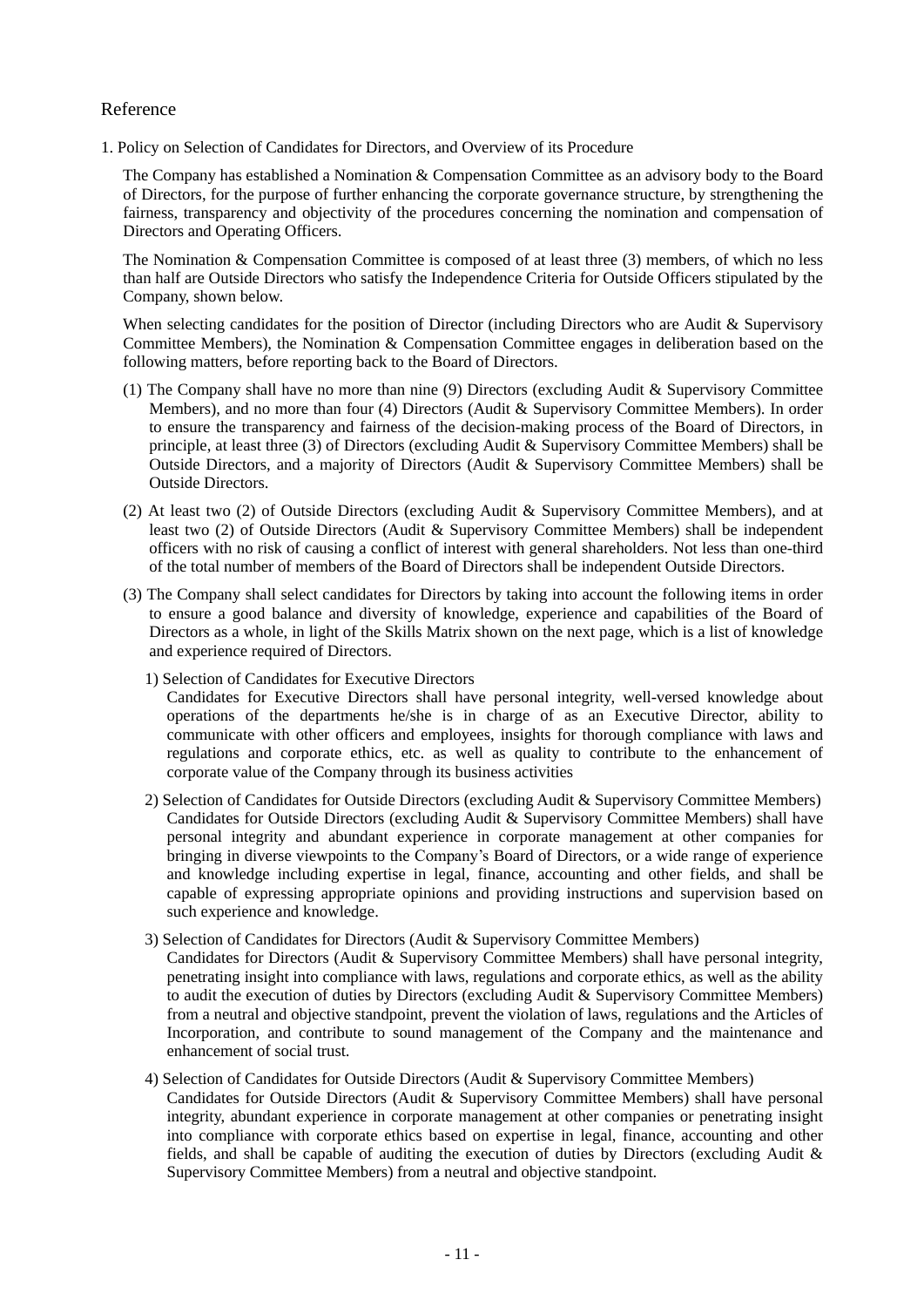# 2. Skills Matrix of Directors

# [Skills Matrix]

|                                                     | Position                                 | Knowledge and experience required |                    |              |             |            |
|-----------------------------------------------------|------------------------------------------|-----------------------------------|--------------------|--------------|-------------|------------|
| Name                                                |                                          | Corporate                         | Industry knowledge |              | Finance and | Legal and  |
|                                                     |                                          | management                        | Technology         | <b>Sales</b> | accounting  | compliance |
| [Directors]                                         |                                          |                                   |                    |              |             |            |
| Hiroyuki                                            | Representative                           |                                   |                    |              |             |            |
| Hasegawa                                            | Director &<br>President                  |                                   |                    |              |             |            |
| Tomoharu                                            | Director and                             |                                   |                    |              |             |            |
| Yunokuchi                                           | Managing<br><b>Executive Officer</b>     |                                   |                    |              |             |            |
|                                                     | Director and                             |                                   |                    |              |             |            |
| Keiji Isono                                         | Managing<br><b>Executive Officer</b>     |                                   |                    |              |             |            |
|                                                     | Director and                             |                                   |                    |              |             |            |
| Mitsuru Kotani                                      | <b>Operating Officer</b>                 |                                   |                    |              |             |            |
| Hideaki Takeuchi                                    | <b>Outside Director</b><br>(Independent) |                                   |                    |              |             |            |
| Shunji Ichiji                                       | <b>Outside Director</b><br>(Independent) |                                   |                    |              |             |            |
| Hirotake Kubota                                     | <b>Outside Director</b>                  |                                   |                    |              |             |            |
| [Directors (Audit & Supervisory Committee Members)] |                                          |                                   |                    |              |             |            |
| Shiro Yuasa                                         | Director                                 |                                   |                    |              |             |            |
| Takashi Hatsuse                                     | <b>Outside Director</b><br>(Independent) |                                   |                    |              |             |            |
| Akiko Inoue                                         | <b>Outside Director</b><br>(Independent) |                                   |                    |              |             |            |